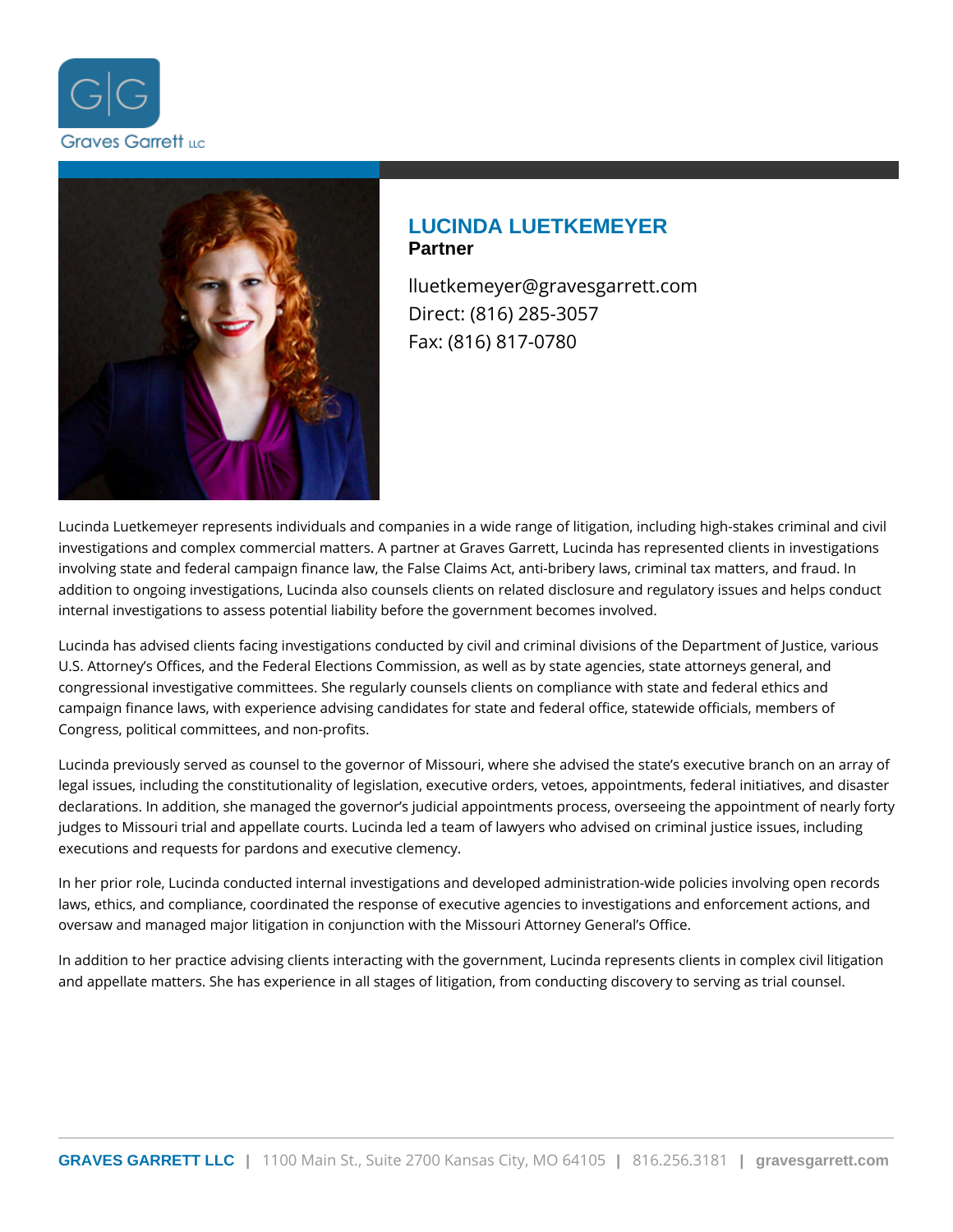After graduating first in her class at the University of Missouri School of Law, Lucinda cl at the United States Court of Appeals for the Eighth Circuit. Before law school, Lucinda g University of Missouri with degrees in news-editorial journalism and political science.

A native of southwest Missouri, Lucinda lives in Parkville with her husband, Tony.

#### Representative Matters

- $^\bullet$  Represented a member of Congress in House Ethics Investigation and parallel state inv fraud
- $^\bullet$  Represented a national political consultant in responding to grand jury subpoena in inv campaign finance violations
- $^\bullet$  Represented a political fundraiser in investigation by the Department of Justice Public into alleged wrongdoing by elected officials
- Represented and advised a federal Super PAC on compliance with federal campaign fin the 2016 presidential election
- Represented a publicly traded corporation in internal investigation into whistleblower a Transportation Assistance Act and other employment-related claims
- Represented a former state lawmaker in civil jury trial for campaign finance and ethics improper coordination
- Represented a publicly traded utility company in state-level consumer fraud investigati
- \* Represented a national railroad in defense of a misdemeanor federal Clean Water Act v indictment
- Represented a national propane supplier in workplace safety investigation by the Depa violations of OSHA and the Clean Air Act
- $^\bullet$  Represented political activists and non-profit in taxpayer litigation against state ethic running John Doe investigation in Wisconsin

### PRACTICE AREAS

- [White Collar Criminal Defense & Gover](https://www.gravesgarrett.com/practice-areas/white-collar-criminal-defense/)nment Investigations
- [Commercial and Busine](https://www.gravesgarrett.com/practice-areas/business-law-disputes/)ss Litigation
- [Free Speech & Ele](https://www.gravesgarrett.com/practice-areas/free-speech-law/)ction Law
- [Professional](https://www.gravesgarrett.com/practice-areas/professional-liability/) Liability

### RECOGNITIONS AND DISTINCTIONS

- 40 Under Forty Business Leaders, Kansas City Ingram s Magazine, 2020
- Up & Coming Lawyer Award, Missouri Lawyers Weekly, 2019
- Missouri & Kansas Rising Star, Super Lawyers, 2015-2018, 2020-2021

### CIVIC AND COMMUNITY INVOLVEMENT

Kansas City Metropolitan Bar Association s Ross T. Roberts Trial Academy